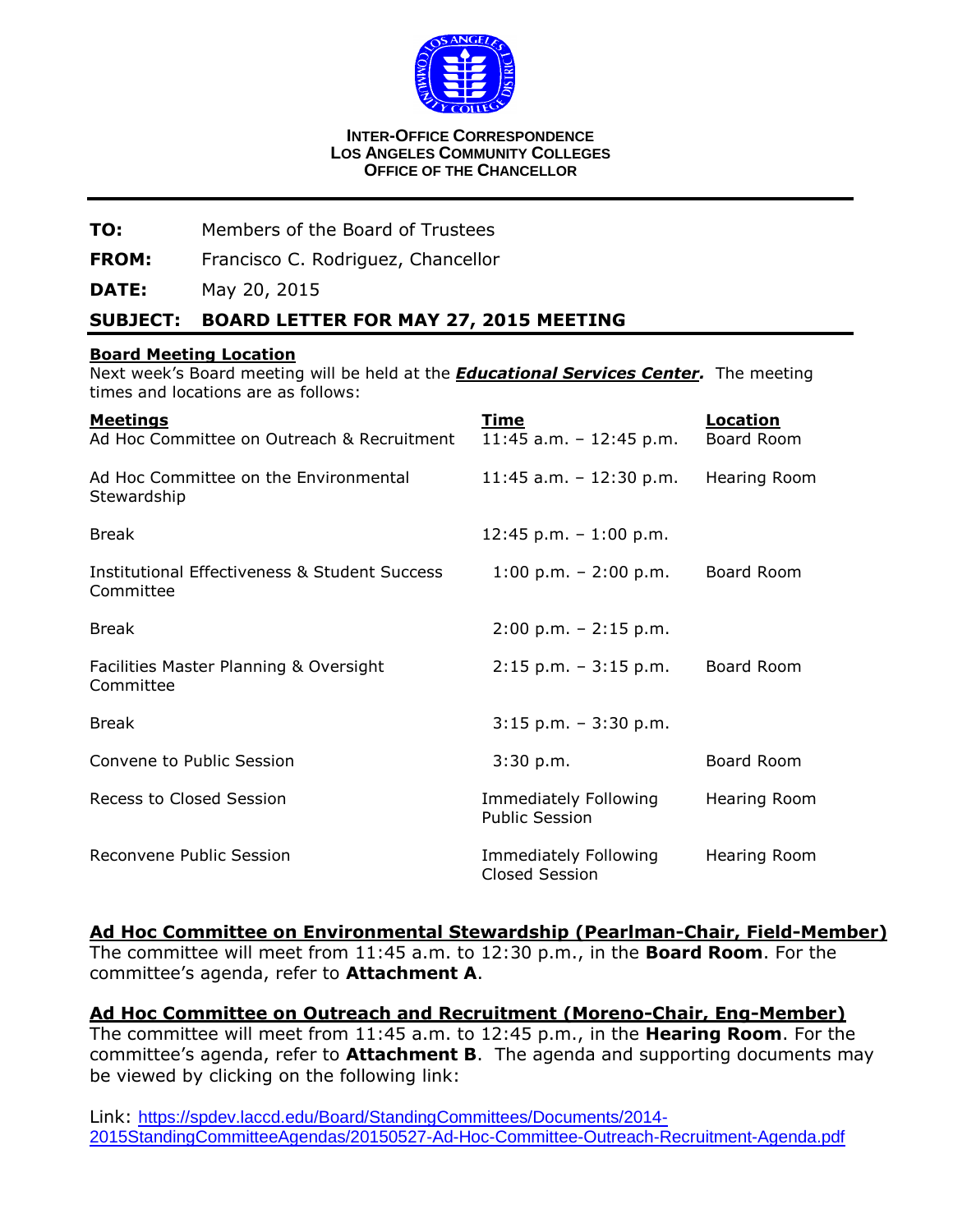#### **Institutional Effectiveness & Student Success (Eng-Chair, Field-Vice Chair, Moreno-Member)**

The committee will meet from 1:00 p.m. to 2:00 p.m., in the **Board Room**. For the committee's agenda, refer to **Attachment C**.

## **Facilities Master Planning & Oversight Committee (Veres-Chair, Svonkin-Vice Chair, Moreno-Member)**

The committee will meet from 2:15 p.m. to 3:15 p.m., in the **Board Room**. For the committee's agenda, refer to **Attachment D**.

# **Confidential Matters**

The attached correspondence is confidential and should not be shared with other persons.

- **Office of General Counsel**
	- $\circ$  Enclosed for your review is the District-related Litigation Report. *(Refer to Attachment E)*
	- o Enclosed for your review is the Bond-related litigation Report. *(Refer to Attachment F)*
	- $\circ$  Enclosed for your information is a memo regarding a Supreme Court appeal. *(Refer to Attachment G)*
	- $\circ$  Enclosed for your information is a memo regarding proposed revisions to graduation requirements. *(Refer to Attachment H)*

# **Other Matters**

- **Office of the General Counsel**
	- $\circ$  Enclosed for your information regarding Board Member Elections. *(Refer to Attachment I)*
	- o **Enclosed for your information is a response to a Board member inquiry** regarding a Board agenda item of the March 11<sup>th</sup> meeting, BSD1, L. Service Agreements. *(Refer to Attachment J)*
	- o Enclosed for your information is a response to a Board member inquiry regarding the number of courses offered by each college and the size of the class sections. *(Refer to Attachment K)*
	- o Enclosed for your information is a response to a Board member inquiry regarding the hours of operation for each of the nice college libraries. *(Refer to Attachment L)*
	- o Enclosed for your information is a response to a Board member inquiry regarding the minutes of the District Curriculum Committee meetings. *(Refer to Attachment M)*

Please let me know should you have any questions regarding the meeting.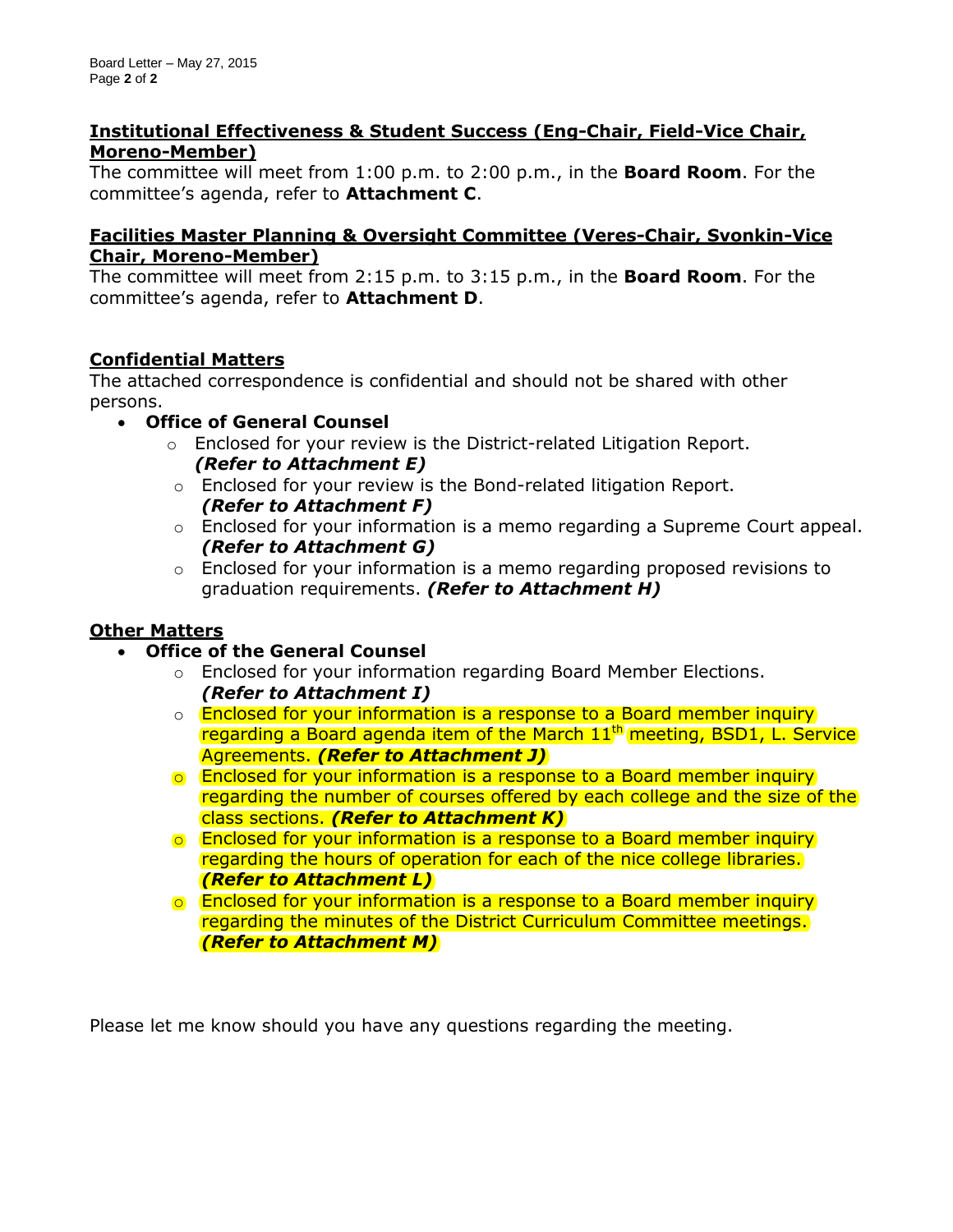

# **Chancellor's office**

# ATTACHMENT J

# **RESPONSE TO BOARD MEMBER INQUIRY**

Received From: Mike Eng, Board Member \_\_\_\_\_\_\_\_\_\_\_\_\_\_\_\_\_\_\_\_\_\_ Date: March 11, 2015

<u>Item No. #16 \_\_\_\_\_\_\_\_\_\_</u>

Subject: With respect to Com. No. BSD1 of the March 11th Board meeting agenda:

Ratify Business Services Actions Item L. Service Agreements as it relates to Agreement Number 4500171451 East Amendment No. 3 to renew an agreement with EMT Associates, Inc. and Agreement Number 4500181617 East Amendment No. 2 to renew an agreement with CI Solutions, Trustee Eng inquired if additional costs are due to the extension of the agreements.

- 1. 4500171451 for EMT Associates, Inc. is the fourth of a five year agreement with EMT to provide independent Grant Evaluation services, that are required by the U S Department of Education's grant for the Goals and Needs for Accelerated Science (GANAS) program at East.
- 2. 4500181617 for CI Solutions is for the third of a five year agreement to provide the student and employee identification card system used at East.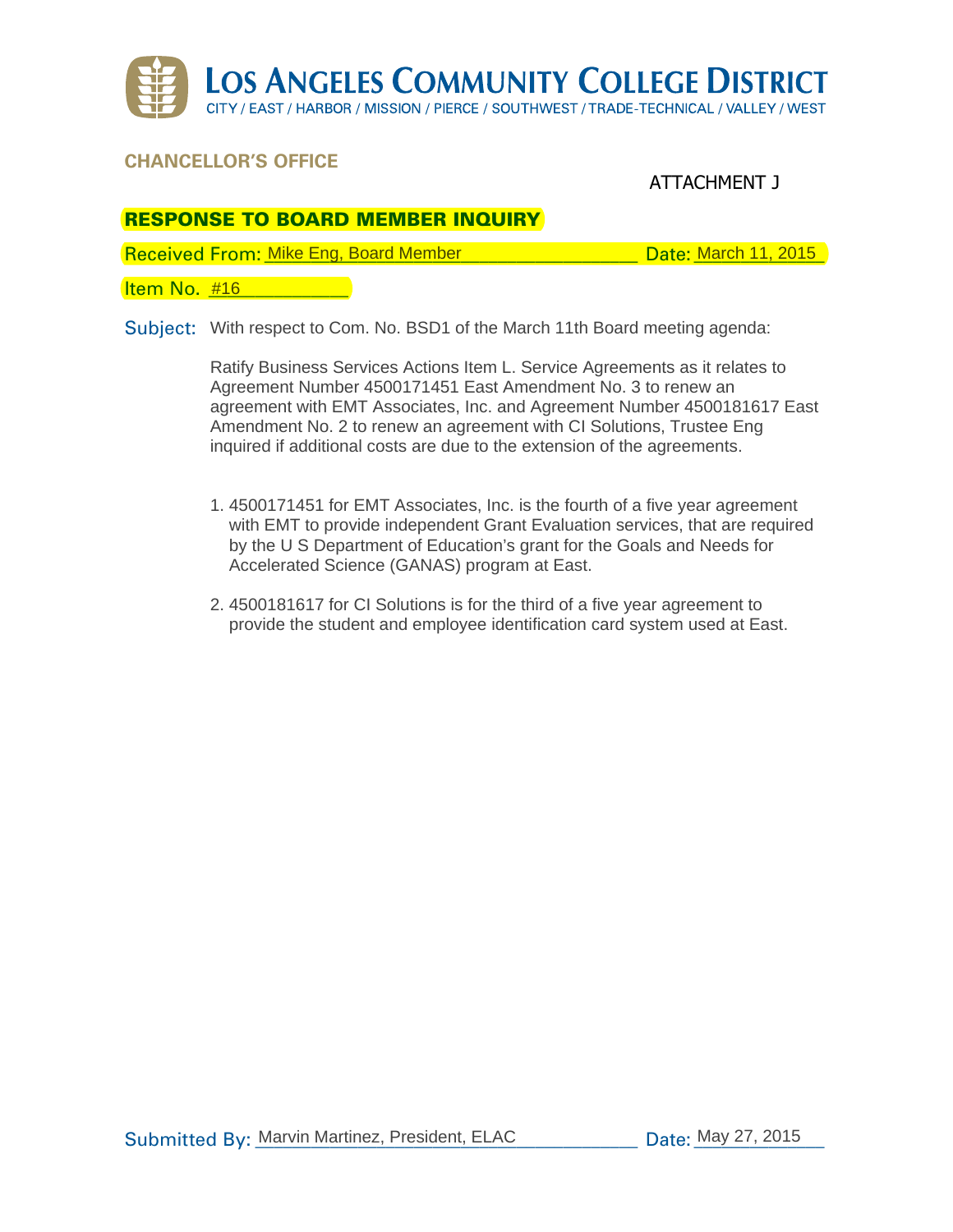

# **CHANCELLOR'S OFFICE**

#### ATTACHMENT K

## **RESPONSE TO BOARD MEMBER INQUIRY**

Received From: Board Member Steve Veres

Item No.  $#17$ 

Subject: Number of Courses Offered by Each College and the Size of the Class Sections

The link below provides information regarding class offerings. Once the link is open, click at the bottom of the page for each college.

[https://www.laccd.edu/Departments/EPIE/Research/Documents/Instructional%20Staffing%20Studies/In](https://www.laccd.edu/Departments/EPIE/Research/Documents/Instructional%20Staffing%20Studies/Instructional%20Staffing%20Excel%20Files/Fall%202014%20Databook.xls) [structional%20Staffing%20Excel%20Files/Fall%202014%20Databook.xls](https://www.laccd.edu/Departments/EPIE/Research/Documents/Instructional%20Staffing%20Studies/Instructional%20Staffing%20Excel%20Files/Fall%202014%20Databook.xls)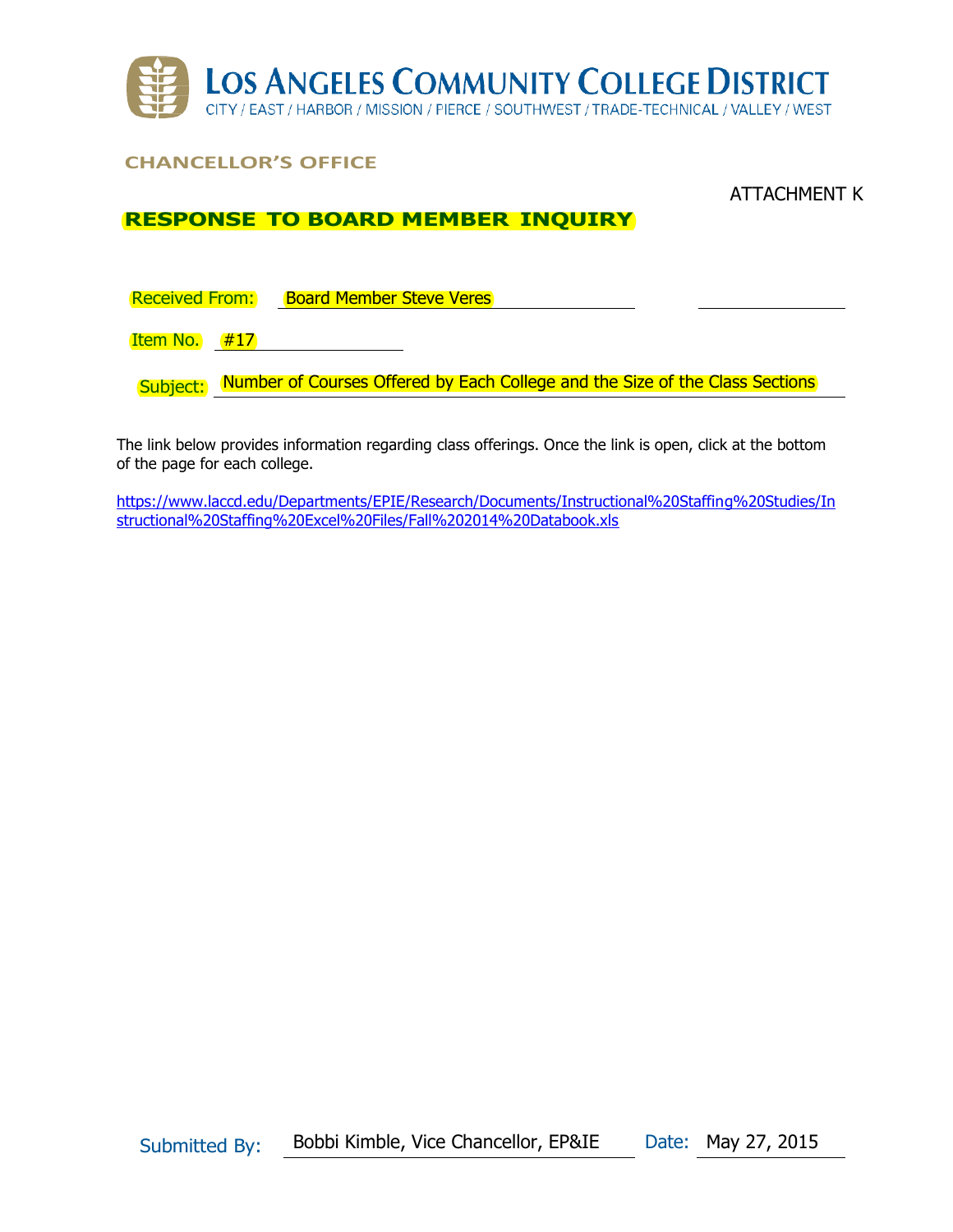

### CHANCELLOR'S OFFICE

### ATTACHMENT L

# RESPONSE TO BOARD MEMBER INQUIRY

Received From: Board Member Scott Svonkin

Item No. #18

Subject: Library Operation Hours

#### SEE ATTACHMENT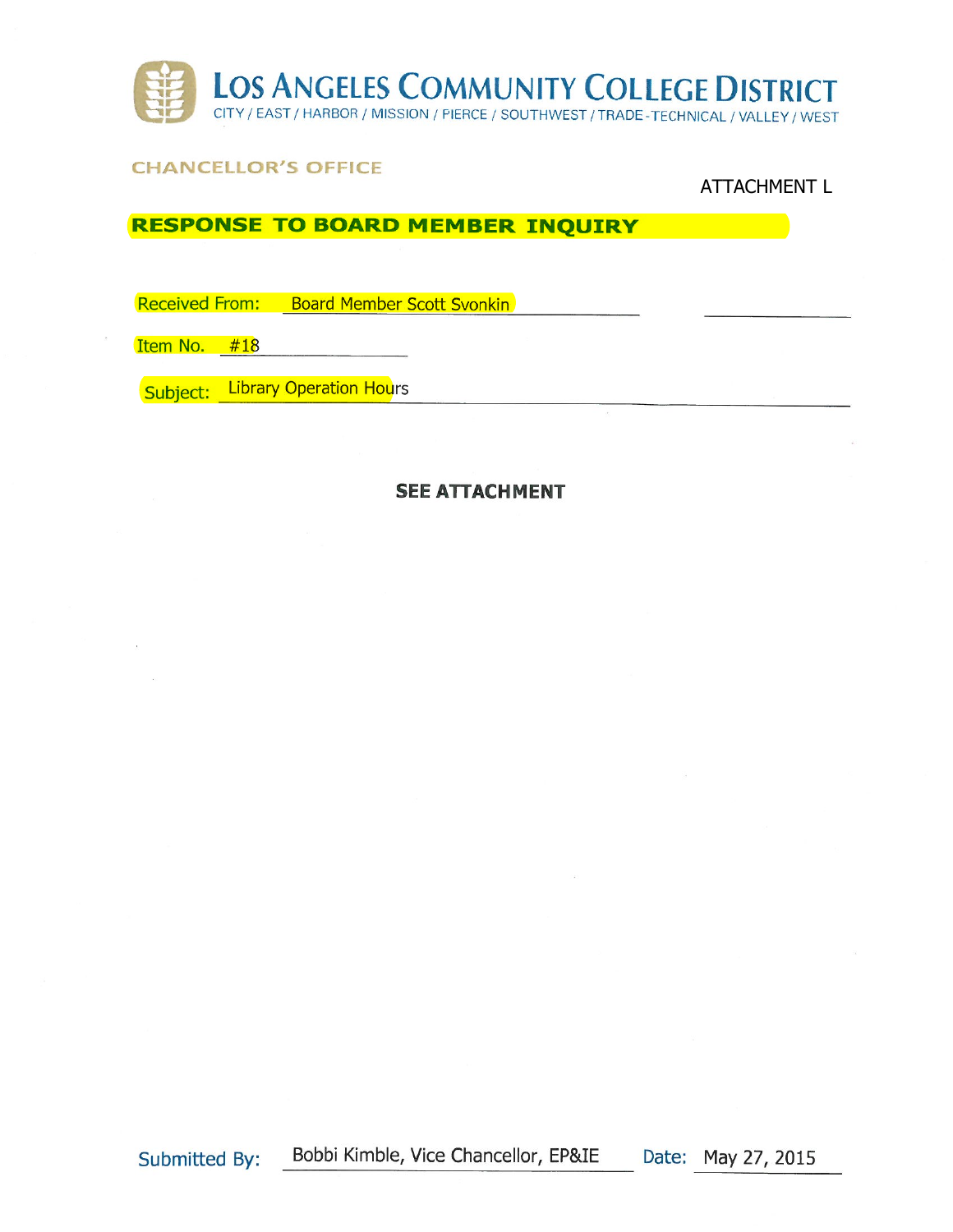| <b>College</b>                           | <b>Hours of Operations</b> |         |         |         |           |           |                 |         |           |          |           |          |          |         |
|------------------------------------------|----------------------------|---------|---------|---------|-----------|-----------|-----------------|---------|-----------|----------|-----------|----------|----------|---------|
|                                          | <b>Monday</b>              |         | Tuesday |         | Wednesday |           | <b>Thursday</b> |         | Friday    |          | Saturday  |          | Sunday   |         |
| East Los Angeles College -<br>Main       | 8:00 AM                    | 9:00 PM | 8:00 AM | 9:00 PM | 8:00 AM   | 9:00 PM   | 8:00 AM         | 9:00 PM | 8:00 AM   | 5:00 PM  | $9:00$ AM | 5:00 PM  | 12:00 PM | 5:00 PM |
| East Los Angeles College -<br>South Gate | 9:00 AM                    | 8:00 PM | 9:00 AM | 8:00 PM | 9:00 AM   | 8:00 PM   | 9:00 AM         | 8:00 PM | 9:00 AM   | 12:30 PM | N/A       | N/A      | N/A      | N/A     |
| Los Angeles City College                 | 8:00 AM                    | 7:45 PM | 8:00 AM | 7:45 PM | 8:00 AM   | 7:45 PM   | 8:00 AM         | 7:45 PM | 8:00 AM   | 1:00 PM  | 9:00 AM   | 2:00 PM  | N/A      | N/A     |
| Los Angeles Harbor College               | 8:00 AM                    | 8:30 PM | 8:00 AM | 8:30 PM | 8:00 AM   | 8:30 PM   | 8:00 AM         | 8:30 PM | 8:00 AM   | 2:00 PM  | 9:00 AM   | 1:00 PM  | N/A      | N/A     |
| Los Angeles Mission College              | 8:00 AM                    | 8:00 PM | 8:00 AM | 8:00 PM | 8:00 AM   | $8:00$ PM | $8:00$ AM       | 8:00 PM | $8:00$ AM | 2:00 PM  | 10:00 AM  | 2:00 PM  | N/A      | N/A     |
| Los Angeles Southwest<br>College         | 7:45 AM                    | 7:00 PM | 7:45 AM | 7:00 PM | 7:45 AM   | 7:00 PM   | 7:45 AM         | 7:00 PM | 7:45 AM   | 1:00 PM  | 9:00 AM   | 1:00 PM  | N/A      | N/A     |
| Los Angeles Trade-Technical<br>College   | 8:00 AM                    | 7:00 PM | 8:00 AM | 7:00 PM | 8:00 AM   | 7:00 PM   | 8:00 AM         | 7:00 PM | 8:00 AM   | 12:00 PM | 8:00 AM   | 12:00 PM | N/A      | N/A     |
| Los Angeles Valley College               | 8:00 AM                    | 7:00 PM | 8:00 AM | 7:00 PM | 8:00 AM   | 7:00 PM   | 8:00 AM         | 7:00 PM | 9:00 AM   | 1:00 PM  | N/A       | N/A      | N/A      | N/A     |
| Pierce College                           | 8:00 AM                    | 8:00 PM | 8:00 AM | 8:00 PM | 8:00 AM   | 8:00 PM   | 8:00 AM         | 8:00 PM | 9:00 AM   | 3:30 PM  | N/A       | N/A      | N/A      | N/A     |
| <b>West Los Angeles College</b>          | 7:30 AM                    | 8:00 PM | 7:30 AM | 8:00 PM | 7:30 AM   | 8:00 PM   | 7:30 AM         | 8:00 PM | 9:00 AM   | 1:00 PM  | 11:00 AM  | 3:00 PM  | N/A      | N/A     |